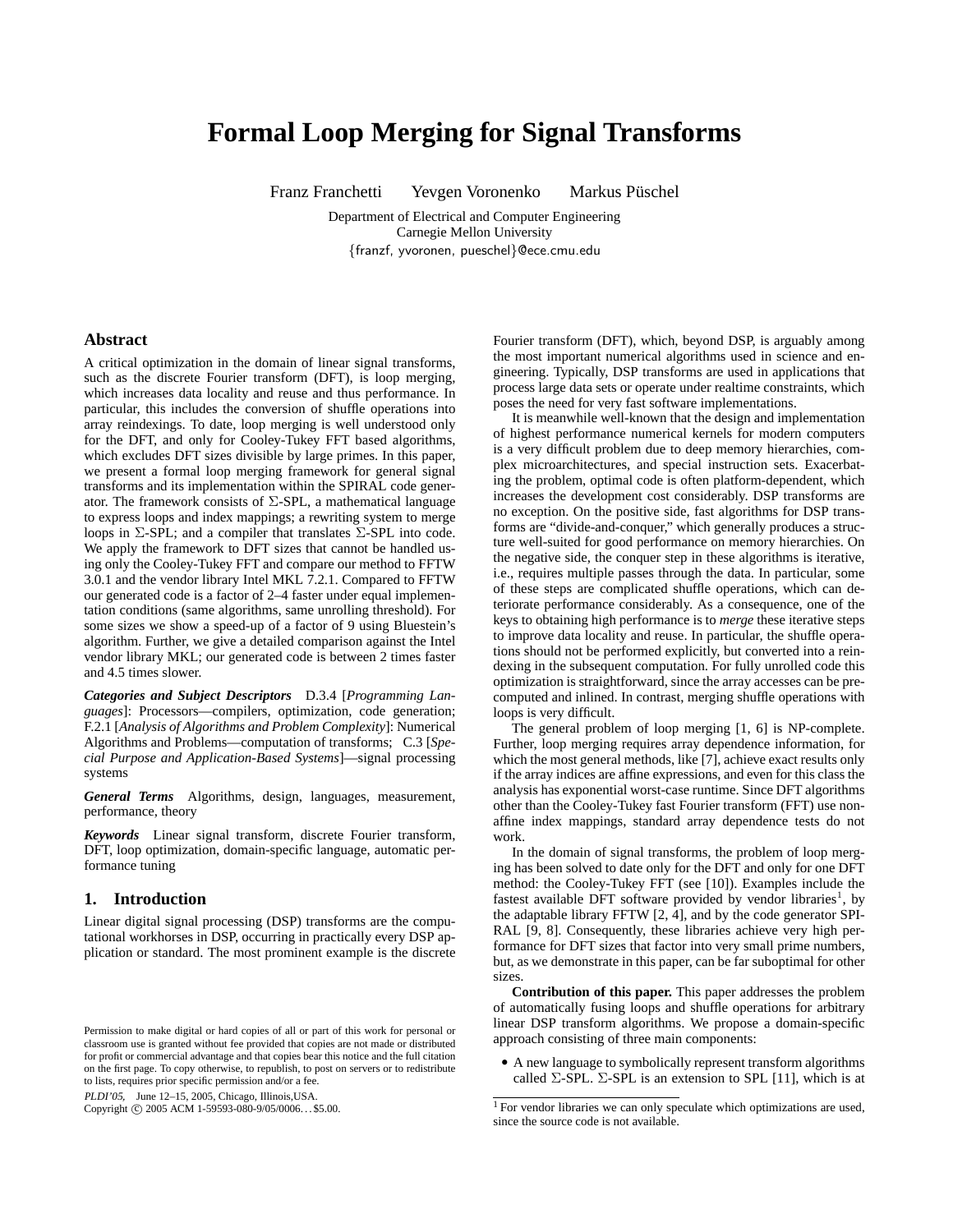the core of the original SPIRAL system. As SPL, Σ-SPL is of mathematical nature, but makes loops and index mappings explicit.  $\Sigma$ -SPL borrows concepts from the early paper [5] on FFT manipulations.

- A rule-based framework to perform loop fusions on the  $\Sigma$ -SPL representation of a transform algorithm.
- A compiler that translates  $\Sigma$ -SPL into code.

Next, we apply this framework to the DFT and the four most important FFT methods and identify the necessary optimization rules specific to these algorithms. For the Cooley-Tukey FFT, the optimizations are equivalent to those performed in FFTW or in the original SPIRAL. For other FFT algorithms, namely the primefactor FFT, Rader FFT, Bluestein FFT, or their combinations, the optimizations are novel.

We implemented our approach as a rewriting system within the SPIRAL code generator, which enables us to automatically perform these optimization as part of the code generation process. For DFT sizes that cannot be exclusively computed using the Cooley-Tukey FFT, we generate DFT code that is 2–4 times faster than FFTW on a Pentium 4 and, for some sizes, up to a factor of 9 when using Bluestein's FFT algorithm, which is not used in the current version of FFTW. We also provide a detailed comparison against the Intel vendor library MKL, for which the source code is not available. Here we observe anything from a speed-up of a factor of 2 to a slow-down of a factor of 4.5.

**Organization of this paper.** In Section 2 we review the four most important recursive DFT algorithms, discuss the problems in implementing them efficiently and review FFTW and SPIRAL. Section 3 motivates and describes the new language Σ-SPL. Section 4 describes the actual loop optimizations performed in  $\Sigma$ -SPL, including examples, and explains the implementation as a rewriting system within SPIRAL. In Section 5 we show benchmarks of SPIRAL generated DFT code using the new optimizations against FFTW and the Intel MKL. Finally, we offer conclusions in Section 6.

# **2. Background**

In this section we first introduce the four most important recursive methods for computing the DFT and discuss the problems that arise in their efficient implementation. Then we explain how in FFTW and SPIRAL only one of these methods, namely the Cooley-Tukey FFT, is implemented efficiently. The other three recursions, which are necessary to handle *all* DFT sizes, are either implemented far suboptimally or not at all. Further, the optimization process for these algorithms is not even theoretically well understood. In this paper we solve this problem to generate code that is considerably faster compared to previous methods.

**DFT.** The DFT is a matrix-vector multiplication. Namely, if  $x$  is a complex input vector of length  $n$ , then the DFT of  $x$  is the vector  $y = DFT_n x$ , where  $DFT_n$  is the  $n \times n$  matrix

$$
\text{DFT}_n = [\omega_n^{k\ell}]_{0 \le k,\ell < n}, \quad \omega_n = e^{-2\pi i/n}.
$$

**Recursive FFTs: Overview.** Direct computation of the DFT requires  $O(n^2)$  operations. However, several recursive methods, called fast Fourier transforms (FFTs), are available that reduce the cost to  $O(n \log(n))$ . We consider only the four most important FFTs, which are called Cooley-Tukey, prime-factor (or Good-Thomas), Rader, and Bluestein. Each of these FFTs reduces the problem of computing a DFT of size  $n$  to computing several DFTs of different (and with one exception smaller) sizes. The applicability of each FFT depends on the size  $n$ :

• Cooley-Tukey requires that  $n = km$  factors and reduces the  $\text{DFT}_n$  to m  $\text{DFT}_k$ 's and k  $\text{DFT}_m$ 's.

- Prime-factor requires that  $n = km$  factors and that the factors are coprime,  $gcd(k, m) = 1$ . Similar to Cooley-Tukey, the  $\text{DFT}_n$  is then computed using m  $\text{DFT}_k$ 's and k  $\text{DFT}_m$ 's.
- Rader requires that  $n = p$  is prime and reduces the DFT<sub>p</sub> to 2  $\text{DFT}_{p-1}$ 's.
- Bluestein is applicable to all sizes and computes a  $\text{DFT}_n$  using 2 DFT<sub>m</sub>'s of *larger* size  $m \ge 2n - 1$ .

Besides the recursion, the first three FFTs involve shuffle operations or permutations of the following forms. For Cooley-Tukey  $(n = km)$ ,

$$
i \mapsto ki \bmod (n-1), \tag{1}
$$

which can also be written without the modulo operation using two arguments  $i$  and  $j$  in the affine form

$$
jm + i \mapsto ik + j. \tag{2}
$$

For Good-Thomas and Rader, respectively,

$$
i \mapsto (k\lfloor \frac{i}{k} \rfloor + m(i \bmod k)) \bmod n, \tag{3}
$$

$$
i \mapsto g^i \bmod n,\tag{4}
$$

and their inverses, where  $q$  is a suitably chosen, fixed integer.

For high performance it is crucial to handle these permutations, and their combinations as a DFT is computed recursively, efficiently. This means that ideally the permutations should not be performed explicitly, but translated into an array reindexing in the subsequent computation. For fully unrolled code this optimization is rather straightforward, since all array accesses can be precomputed and inlined. This is done, for example, in FFTW's codelet generator [3]. For loop optimizations, the "affine" permutation (1) or (2) has been studied extensively in the compiler literature and is well understood in the context of FFTs, whereas the more expensive prime-factor and Rader FFT mappings (3) and (4) have not received much attention. One main contribution of this paper is to identify the compiler transformations necessary to optimize these permutations. These transformations are not performed on the actual code, where they would be prohibitively expensive, but at a higher level of abstraction provided by Σ-SPL introduced in this paper.

**Recursive FFTs: Details.** We provide the explicit form of the four FFTs mentioned above similar to [10] in the form of structured sparse matrix factorization using the mathematical language called SPL in SPIRAL.

In the following, we use  $I_n$  to denote an  $n \times n$  identity matrix, and

$$
A \oplus B = \begin{bmatrix} A \\ & B \end{bmatrix}, \quad A \otimes B = [a_{k\ell}B], \ A = [a_{k\ell}],
$$

for the direct sum and tensor product of matrices, respectively.

The Cooley-Tukey, prime-factor, Rader, and Bluestein FFT, respectively, can be written as the following structured factorizations of the DFT matrix.

$$
\text{DFT}_n = (\text{DFT}_k \otimes I_m) T_m^n (I_k \otimes \text{DFT}_m) L_k^n \tag{5}
$$

$$
\text{DFT}_n = V_n^{-1}(\text{DFT}_k \otimes I_m)(I_k \otimes \text{DFT}_m)V_n, \tag{6}
$$

$$
\text{DFT}_n = W_n^{-1}(\mathbf{I}_1 \oplus \text{DFT}_{p-1}) E_n(\mathbf{I}_1 \oplus \text{DFT}_{p-1}) W_n, \tag{7}
$$

$$
\text{DFT}_n = B'_n D_m \text{DFT}_m D'_m \text{DFT}_m D''_m B_n. \tag{8}
$$

Here,  $L, V, W$  are the permutation matrices corresponding to the permutations in (1), (3), (4), respectively;  $T, D, D', D''$  are diagonal matrices, E is "almost" diagonal with 2 additional offdiagonal entries,  $B_n$  appends  $m - n$  zeros to the input vector, and  $B'_n$  extracts the first n entries of a length m vector.

As said above, the first three recursions break down the DFT into smaller DFTs. The last, Bluestein, converts a DFT of size  $n$ into 2 larger DFTs of size  $m \geq 2n - 1$ . Usually, m is chosen in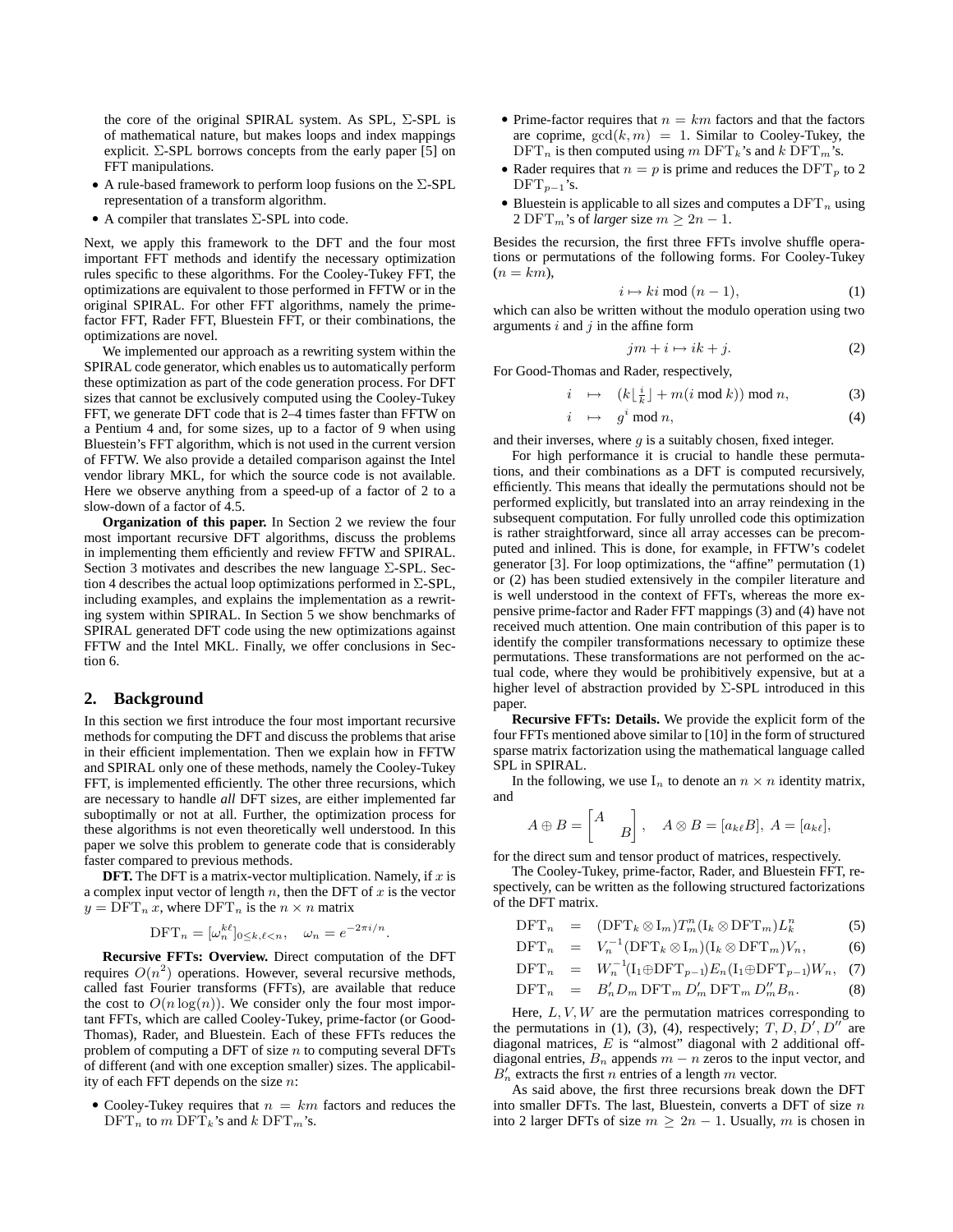this case as a 2-power for fastest computation. This method does not involve shuffle operations and can serve as a fallback solution if the other methods become too slow.

We discuss Cooley-Tukey as an example. If  $n = km$ , then the DFT in (5) is computed in four steps (corresponding to the four factors in (5)). First, the input vector is shuffled according to the permutation matrix  $L_k^n$ ; then, n DFT<sub>m</sub>'s are applied to subvectors of length m; then, the vector is scaled with  $\hat{T}_k^n$ ; and, finally,  $m$  DFT<sub>k</sub>'s are applied at stride  $m$ . This straightforward implementation would produce four loops and four passes through the data and leads to suboptimal performance.

The key to obtaining high performance with the above recursions is to reduce the number of passes through the data by fusing the loops to increase locality. In particular, the scaling steps (diagonal matrices) have to be fused with the adjacent loops arising from the tensor products, and the permutations should not be performed explicitly, but ideally be converted into reindexings in the subsequent loop. Since the above FFTs are applied recursively, diagonals and permutations occur at different levels of nesting, which makes these fusions a difficult problem. To date this problem has been solved only for algorithms that arise by exclusively using (5), for example, in FFTW and SPIRAL as discussed next. For other algorithms based on combinations of the other FFTs we present a solution in this paper.

**FFTW.** FFTW is a self-adaptable FFT library. For small DFT sizes, FFTW uses pregenerated, highly optimized, fully unrolled "codelets" [3]. The codelet generator uses a variety of FFT algorithms including Cooley-Tukey, prime-factor, and Rader. For large sizes, and thus loop code, FFTW has a built-in degree of freedom in recursing using Cooley-Tukey. A heuristic search selects at runtime the best recursion strategy (or algorithm), called "plan," for the given platform. The plan can then be used as many times as desired. FFTW implements Cooley-Tukey very efficiently. The permutation  $L$  is never explicitly performed, but passed as an argument in the recursion. This is possible, because of special properties of  $L$ . Similarly, scaling by  $T$  (the twiddle factors) is not performed as an extra step, but, also is passed down the recursion and finally performed by special "twiddle codelets." Thus, in a sense, the optimization of (5) is hardcoded into the infrastructure of FFTW. Besides (5), FFTW supports also (7), but there the permutations are performed explicitly, which results in poor performance. The other two FFTs are not supported.

**SPIRAL.** SPIRAL (see Figure 1) generates code for signal transforms of fixed size from scratch. In SPIRAL, the DFT recursions are called "rules" and included in the system in the form shown in (5)–(8). For a user-specified transform and size, SPIRAL applies these rules recursively until all transforms are of size 2 to generate one out of many possible algorithms, mathematically represented as SPL formula. The formula may then be optimized using formula manipulation. Next, the SPL compiler [11] translates the formula into optimized C code, using a template mechanism. The C code, in turn, is compiled and its runtime is measured. Based on the runtime, in a feedback loop, a search (or learning) engine triggers the generation of different algorithms. Iteration of this loop leads to a fast, platform-adapted implementation. For (5), SPIRAL performs optimizations equivalent to FFTW. Namely, when translating an SPL formula based on (5) into code, the SPL compiler fuses the twiddle factors and the stride permutation matrix a special purpose template for SPL expressions of the form  $(I_k \otimes A_m) L_k^{km}$ and  $(A_k \otimes I_m)T_m^{km}$ . In other words, this optimization is hardcoded specifically for Cooley-Tukey based algorithms.

**Summary.** In summary, both FFTW and SPIRAL handle (5) as a special case, an approach that is neither easily extensible, nor one that gives any insight into how to optimize the other FFT recursions or other transforms. Since in SPIRAL the goal is to generate very



**Figure 1.** SPIRAL's architecture.

fast code for all transform and all sizes, a new framework is needed, complementing but extending the original SPL and SPL compiler, to perform the necessary optimizations. This is the motivation for  $\Sigma$ -SPL presented in the next section. We then apply this framework to the FFTs (6), (7), and (8), to generate fast code for *all* DFT sizes.

## **3. The** Σ**-SPL Language**

In this section we define Σ-SPL after presenting the motivation and a short example.

The original SPL language used in SPIRAL describes transform algorithms as sparse structured matrix factorizations built from small matrices, permutation matrices, diagonal matrices, tensor products, and other constructs. SPL captures the data flow of an algorithm. However, all data reorganization steps are described explicitly as stages that perform passes through the data.

As an example, consider the SPL formula

$$
(I_m \otimes A_n)P
$$
, P a permutation matrix, (9)

which is produced by the recursions (5) and (6). This formula describes two passes through the data. First, the data vector is shuffled according to  $P$  using a loop with  $mn$  iterations that just moves data. Second, a loop with  $m$  iterations applies the computational kernel  $A_n$  to subvectors of size n. One of our goals is to merge these two loops into one loop that implements the data reorganization given by P as readdressing of the input of the computational kernel  $A_n$ . This optimization cannot be expressed in SPL and is impractical, if not unfeasible, to perform on the corresponding C code. This is the motivation for introducing  $\Sigma$ -SPL, which makes the index mappings explicit and enables this optimization. We briefly show how this optimization is performed on (9) before we define  $\Sigma$ -SPL in detail.

Translating (9) into Σ-SPL yields

$$
\left(\sum_{j=0}^{m-1} \mathbf{S}_{w_j} A_n \, \mathbf{G}_{r_j}\right) \text{perm}\left(p\right),\tag{10}
$$

where the so-called gather matrix  $G_{r_j}$  denotes the reading or loading of n input values according to the index mapping function  $r_j$ , and the scatter matrix  $S_{w_j}$  denotes the writing or storing of n output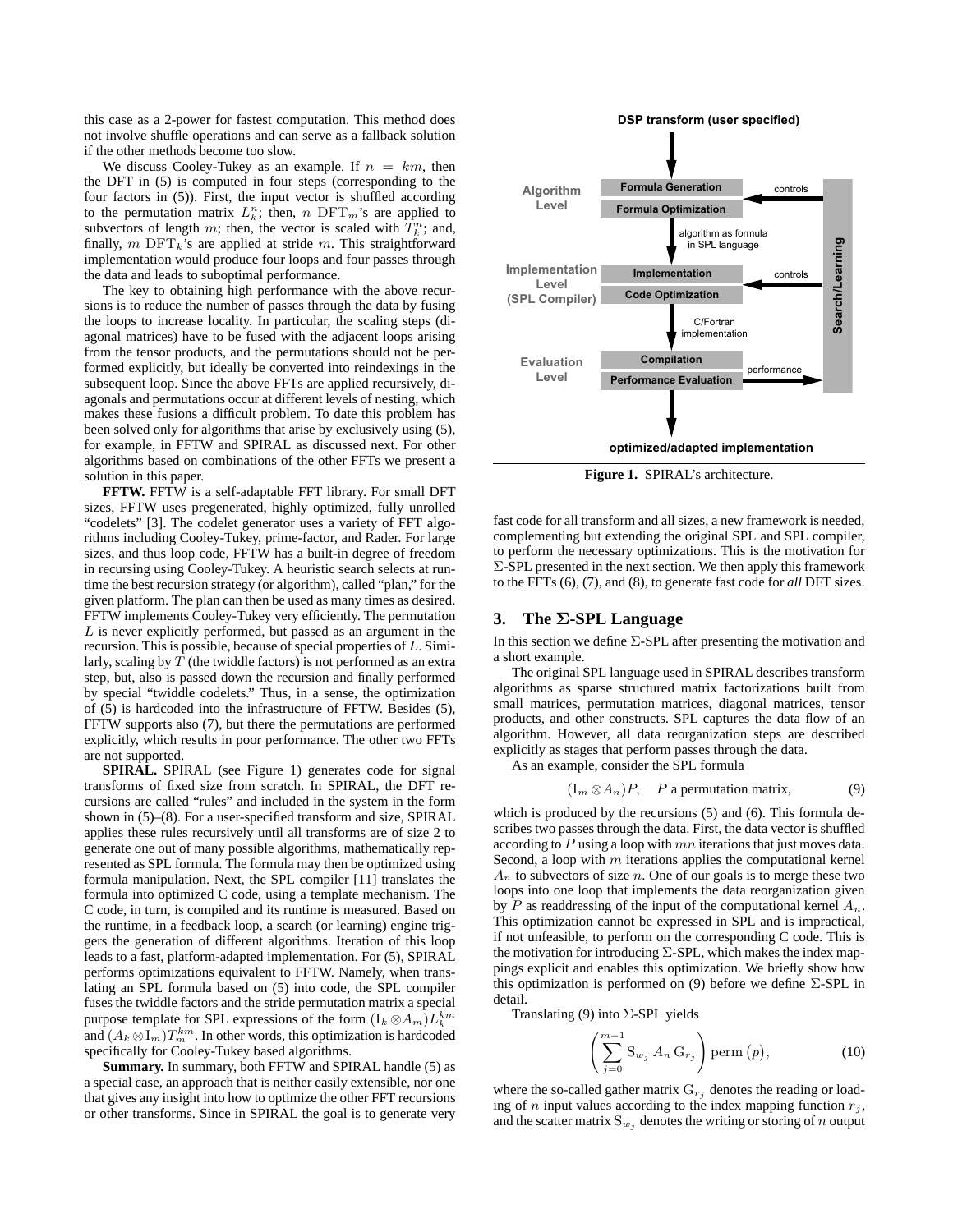values according to the index mapping function  $w_j$ . Observe also that the permutation matrix is now expressed in terms of its defining permutation p. Intuitively, the permutation can be incorporated directly into the gather matrix by changing the gather index mapping. Below we give the optimized  $\Sigma$ -SPL formula for (9) with merged loops, obtained by applying a rewrite rule:

$$
\sum_{j=0}^{m-1} \left( \mathbf{S}_{w_j} A_n \mathbf{G}_{p \circ r_j} \right). \tag{11}
$$

The permutation was fused into the gather operation to yield the new gather index mapping  $p \circ r_j$  (" $\circ$ " is the composition of functions).

For efficient computation, it is further crucial to simplify the composed index mapping functions resulting from loop merging. This is also done by identifying a small set of rewrite rules that perform this simplification for the considered domain of transform algorithms. Identifying these rules for the FFTs (5)–(8) is one of the contributions of this paper.

To make explicit which loops in SPL formulas persist and which are merged, we divide the SPL constructs into two categories: *skeleton* and *decoration*.

**Skeleton.** The main loop structure of an SPL formula is defined by its *skeleton*. Examples of skeleton objects include direct sums and tensor products with identity matrices:

$$
A \oplus B
$$
,  $A \otimes I_n$ , and  $I_n \otimes A$ .

When an SPL formula is mapped into  $\Sigma$ -SPL, skeleton objects are translated into iterative sums including gather/scatter operations, which makes the loop structure and the index mappings explicit (as in (10)). In our motivating example (9) the skeleton is  $I_m \otimes A_n$ .

**Decoration.** Permutation matrices and diagonal matrices are called *decorations*. We introduce the container constructs perm  $(p)$ and  $diag(f)$  to express loops originating from decorations. Our optimization merges these objects into the skeleton such that the extra stages disappear. In (9) the decoration is  $P = \text{perm}(p)$  and the gather index mapping resulting from the loop merging in (11) is  $p \circ r_j$ .

With the above example as a motivation, we now provide the formal definition of index mappings that we use and then define Σ-SPL.

## **3.1 Index Mappings**

An important concept in  $\Sigma$ -SPL is the index mapping, concisely expressed by a function mapping an interval into an interval. For example, as we saw in (10), gather, scatter, and permutation matrices are parameterized by these functions. Further, we express index mapping functions in terms of primitive functions and function operators to capture their structure and thus enable all necessary simplifications, which would be exceedingly difficult on the corresponding C code.

**Index mapping functions.** We start with some definitions. An integer interval is denoted by

$$
\mathbb{I}_n = \{0 \ldots, n-1\}.
$$

An index mapping function f with domain  $\mathbb{I}_n$  and range  $\mathbb{I}_N$  is denoted by

$$
f: \mathbb{I}_n \to \mathbb{I}_N; i \mapsto f(i).
$$

We use the short-hand notation  $f^{n \to N}$  to refer to an index mapping function of the form  $f : \mathbb{I}_n \to \mathbb{I}_N$ .

Index mapping functions may depend on parameters. Assuming the parameter is  $j$ , we would write

$$
f_j: \mathbb{I}_n \to \mathbb{I}_N; i \mapsto f_j(i).
$$

A bijective index mapping function

$$
p: \mathbb{I}_n \to \mathbb{I}_n; i \mapsto p(i)
$$

defines a permutation on *n* elements and is denoted by  $p^{n\bigcirc}$ .

To capture the structure of index mapping functions we use a few primitive functions and operators defined next.

**Primitive index mapping functions.** We define the *identity* index mapping function as

$$
i_n: \mathbb{I}_n \to \mathbb{I}_n; i \mapsto i
$$

and the *constant* function on the domain  $\mathbb{I}_1$ , parameterized by  $0 \leq j < n$ , as

$$
(j)_n: \mathbb{I}_1 \to \mathbb{I}_n; i \mapsto j.
$$

In other words,  $(j)_n$  maps 0 to j. We also define the *add constant* function, for  $k \leq N - n$ , as

$$
(k)_+^{n\to N}:\mathbb{I}_n\to\mathbb{I}_N;\ i\mapsto i+k.
$$

**Function operators.** Structured index mapping functions are built from the above primitives using function operators.

For the two index mapping functions

$$
f: \mathbb{I}_m \to \mathbb{I}_M; i \mapsto f(i) \text{ and } g: \mathbb{I}_n \to \mathbb{I}_N; i \mapsto g(i)
$$

with  $n = M$ , we define the *function composition* in the usual way:

$$
g \circ f: \mathbb{I}_m \to \mathbb{I}_N; i \mapsto g(f(i)).
$$

Further, we define the *tensor product* of index mapping functions as

$$
f \otimes g: \mathbb{I}_{mn} \to \mathbb{I}_{MN}; i \mapsto Nf\left(\left\lfloor \frac{i}{n} \right\rfloor\right) + g(i \mod n).
$$

Intuitively, if  $\mathbb{I}_{nm}$  is organized as an  $m \times n$  array, then  $f \otimes g$  applies f to its rows and g to its columns to obtain an  $M \times N$  array which represents  $\mathbb{I}_{MN}$ .

Tensor products of  $i_n$  and  $(j)_m$  correspond to multi-linear index mapping functions. The simplest case with only two terms expresses strided (vector) access and unit stride access, respectively. Namely,

$$
u_n \otimes (j)_m : \mathbb{I}_n \to \mathbb{I}_{mn}; i \mapsto im + j,
$$
 (12)

$$
(j)_m \otimes i_n : \mathbb{I}_n \to \mathbb{I}_{mn}; i \mapsto i + jn. \tag{13}
$$

# **3.2** Σ**-SPL**

Σ-SPL extends the original SPL with four new parameterized matrices that are described by their defining functions:

$$
G_{r^{n\to N}}
$$
,  $S_{w^{n\to N}}$ , perm  $(p^{n\sum})$ , and diag  $(f^{n\to\mathbb{C}})$ ,

where  $f^{n\to\mathbb{C}}$  is a function from  $\mathbb{I}_n$  to  $\mathbb{C}$ . Further, we introduce the new matrix operator *iterative sum*,

$$
\sum_{j=0}^{n-1} A_j.
$$

In  $\Sigma$ -SPL the summands  $A_i$  of an iterative sum are constrained such that actual additions (except the ones incurred by the  $A_i$ ) are never performed. This means that for every output index  $k$ , there is at most one matrix  $A_j$  that has non-zero entries in row k.

These constructs are now explained in detail, together with their interpretation as actual C code, which is straightforward, and summarized in Table 1. For completeness, we include the matrix product, which is part of standard SPL.

**Product of Matrices.** For  $y = ABx$  first  $t = Bx$  is computed and then  $y = At$ , leading to the first compilation rule in Table 1.

**Iterative sums of matrices.** The interpretation of the iterative sum as a loop makes use of the distributivity law:

$$
\left(\sum_{j=0}^{n-1} A_j\right) x = \sum_{j=0}^{n-1} (A_j x). \tag{14}
$$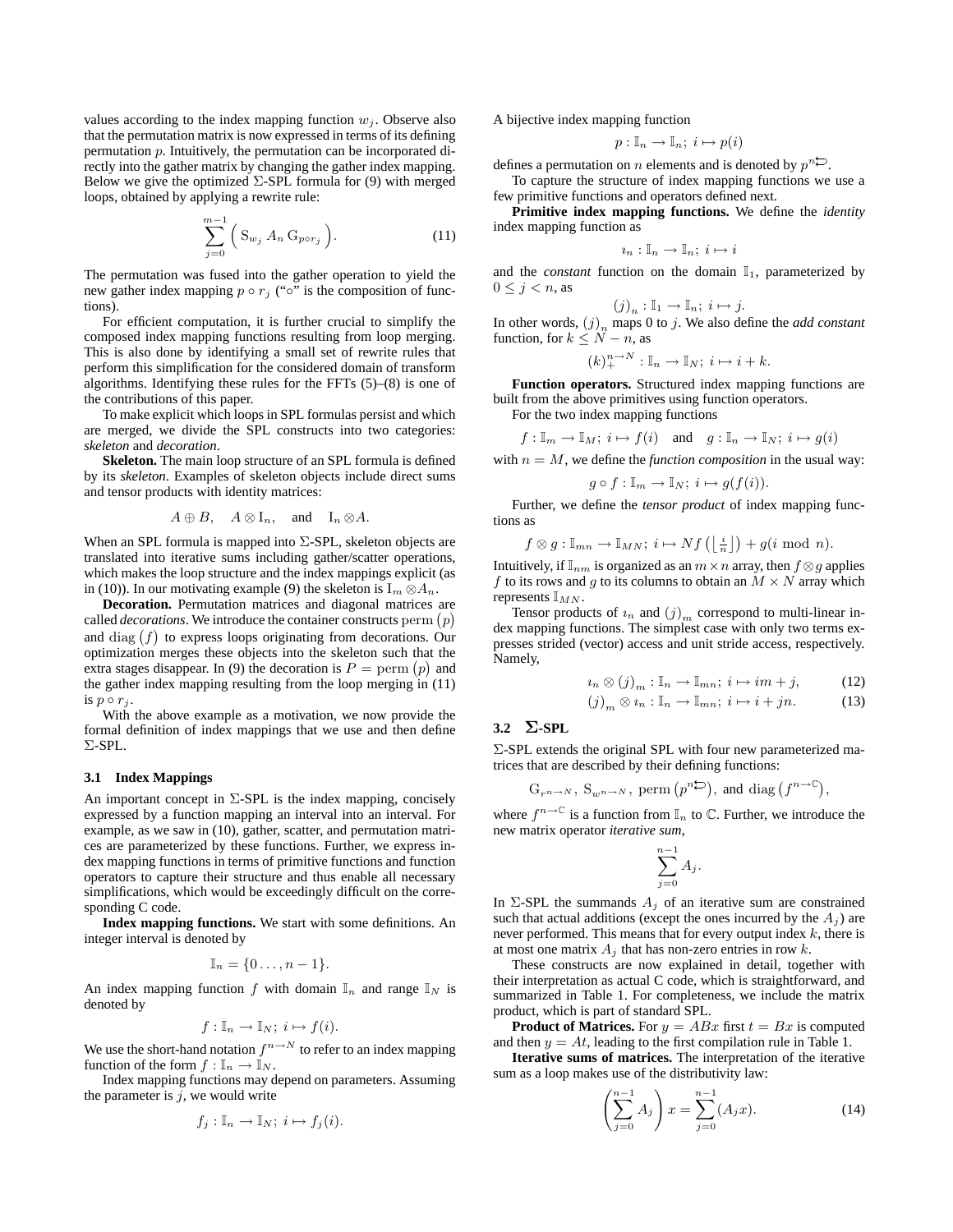$$
\begin{aligned}\n\text{Code}(AB, y, x) &\rightarrow \text{Code}(B, t, x); \text{Code}(A, y, t); \\
\text{Code}\left(\sum_{j=0}^{k-1} A_j, y, x\right) &\rightarrow \\
 &\quad \text{for}(j=0; j < k; j++) \text{Code}(A_j, y, x); \\
 &\quad \text{Code}(G_{fn\rightarrow N}, y, x) &\rightarrow \\
 &\quad \text{for}(j=0; j < n; j++) \text{ y}[j] = x[f(j)]; \\
 &\quad \text{Code}(S_{fn\rightarrow N}, y, x) &\rightarrow \\
 &\quad \text{for}(j=0; j < n; j++) \text{ y}[f(j)] = x[j]; \\
 &\quad \text{Code}(perm(p^{n\sum}), y, x) &\rightarrow \\
 &\quad \text{for}(j=0; j < n; j++) \text{ y}[j] = x[p(j)]; \\
 &\quad \text{Code}(diag(f^{n\rightarrow C}), y, x) &\rightarrow \\
 &\quad \text{for}(j=0; j < n; j++) \text{ y}[j] = f(j) * x[j];\n \end{aligned}
$$

**Table 1.** Translating  $\Sigma$ -SPL constructs to code; x denotes the input and  $y$  the output vector.

Due to the constraint that the iterative sum actually does not incur any additional operations, it encodes a loop where each iteration produces a non-overlapping part of the final output vector. Each summand in the iterative sum typically consists of three factors that encode three parts of the final program: 1) A gather matrix (details below) specifying the addresses for loading the input, 2) a computational kernel specifying the actual computation, and 3) a scatter matrix (details below) specifying the addresses for storing the results. The code for (14) is produced by the second rule in Table 1.

**Gather matrices.** Let  $e_k^n \in \mathbb{C}^{n \times 1}$  be the canonical basis vector with entry 1 in position  $k$  and entry 0 elsewhere. An index mapping function  $f^{n \to N}$  generates the gather matrix  $([\cdot]^\top$  is the matrix transposition)

$$
G_{f^{n\to N}} := \left[ e^N_{f(0)} \mid e^N_{f(1)} \mid \cdots \mid e^N_{f(n-1)} \right]^\top
$$

.

This implies that for two vectors  $x = (x_0, \dots, x_{N-1})^\top$  and  $y = (x_0, \ldots, x_{n-1})^{\top},$ 

$$
y = G_{f^{n \to N}} x \iff y_i = x_{f(i)},
$$

which explains the corresponding code produced by the third rule in Table 1.

**Scatter matrices.** An index mapping function  $f^{n \to N}$  generates the scatter matrix

$$
S_{f^{n\to N}} := \left[ e_{f(0)}^N \mid e_{f(1)}^N \mid \cdots \mid e_{f(n-1)}^N \right].
$$

Scatter and gather matrices generated by the same function are transposes of each other. This introduces for two vectors  $x =$  $(x_0, \ldots, x_{n-1})^{\top}$  and  $y = (x_0, \ldots, x_{N-1})^{\top}$  the identity

$$
y = S_{f^{n\to N}} x \Leftrightarrow y_j = \begin{cases} x_i & \text{if } j = f(i) \\ 0 & \text{else} \end{cases}.
$$

Code for the matrix-vector product  $y = S_{f^n \to N} x$  when used within an iterative sum is shown by the fourth rule in Table 1. The elements set to zero can be omitted in this case since they do not contribute to the result.

**Permutation matrices.** A permutation matrix corresponding to its defining permutation  $p^n \ominus$  is written as

perm
$$
(p^n \stackrel{\frown}{\rightarrow}) := [e_{p(0)}^n | e_{p(1)}^n | \cdots | e_{p(n-1)}^n]^{\top}.
$$

Permutation matrices are special cases of gather matrices with the constraint that the index mapping function must be bijective. Thus, the algorithm to implement gather matrices is used to implement permutation matrices.

**Diagonal matrices.** A function  $f^{n\to\mathbb{C}}$  :  $\mathbb{I}_n \to \mathbb{C}$  defines the  $n \times n$  diagonal matrix

diag 
$$
(f^{n\to\mathbb{C}})
$$
 := diag  $(f(0),..., f(n-1))$ .

The translation of the matrix-vector product  $y = \text{diag}(f^{n \to \mathbb{C}})x$  to code is shown by the last rule in Table 1.

**Example.** As explained in the beginning of this section, we use iterative sums to make the loop structure of skeleton objects in SPL explicit. The summands are sparse matrices that depend on the summation index. By construction, the iterative sum does not lead to any additional arithmetic operations, since the elements of the original matrix are distributed among different matrix summands, and all the other summand elements are set to zero. For example,

$$
I_2 \otimes F_2 \quad , \quad F_2 = \begin{bmatrix} 1 & 1 \\ 1 & -1 \end{bmatrix}
$$

becomes in  $\Sigma$ -SPL the sum

$$
\left[\begin{array}{cc} F_2 & 0_2 \\ 0_2 & F_2 \end{array}\right] = \left[\begin{array}{cc} F_2 & 0_2 \\ 0_2 & 0_2 \end{array}\right] + \left[\begin{array}{cc} 0_2 & 0_2 \\ 0_2 & F_2 \end{array}\right].
$$
 (15)

With the definition of the scatter and gather matrices

$$
S_0 = \begin{bmatrix} I_2 | 0_2 \end{bmatrix}^\top \quad \text{and} \quad S_1 = \begin{bmatrix} 0_2 | I_2 \end{bmatrix}^\top
$$
  

$$
G_0 = \begin{bmatrix} I_2 | 0_2 \end{bmatrix} \quad \text{and} \quad G_1 = \begin{bmatrix} 0_2 | I_2 \end{bmatrix},
$$

(15) can be written as the iterative sum

$$
\sum_{j=0}^{1} S_j \, \mathbf{F}_2 \, G_j. \tag{16}
$$

,

However, in (16) the subscripts of  $S$  and  $G$  are integers and not functions. Using the identity function, the constant function, and the tensor product for functions (see Section 3.1), we express the gather and scatter matrices as

$$
S_j = \mathrm{S}_{(j)_2 \otimes i_2} \quad \text{ and } \quad G_j = \mathrm{G}_{(j)_2 \otimes i_2} \, .
$$

The matrix-vector product  $y = (I_2 \otimes F_2)x$  now becomes in  $\Sigma$ -SPL

$$
y = \sum_{j=0}^{1} \mathbf{S}_{(j)_2 \otimes i_2} \mathbf{F}_2 \mathbf{G}_{(j)_2 \otimes i_2} x.
$$

Using the rules in Table 1 we obtain the following unoptimized program:

```
// Input: _Complex double x[4], output: y[4]
_Complex double t0[2], t1[2];
for (int j=0; j<2; j++) {
  for (int i=0; i<2; i++) t0[i] = x[i+2+j];t1[0] = t0[0] + t0[1];t1[1] = t0[0] - t0[1];for (int i=0; i<2; i++) y[i+2*j] = t1[i];
}
```
After standard optimizations (performed by the standard SPL compiler), such as loop unrolling, array scalarization, and copy propagation, we obtain the following optimized program:

```
// Input: _Complex double x[4], output: y[4]
for (int j=0;j<2;j++) {
  y[2 * j] = x[2 * j] + x[2 * j + 1];y[2*j+1] = x[2*j] - x[2*j+1];}
```
# **4. The** Σ**-SPL Rewriting System**

In thissection we describe the new loop optimization procedure and its implementation in SPIRAL. The optimizations are implemented as a series of rewriting systems operating on SPL and Σ-SPL expression trees. An overview of the different steps is shown in Figure 2, which is inserted in the formula optimization block in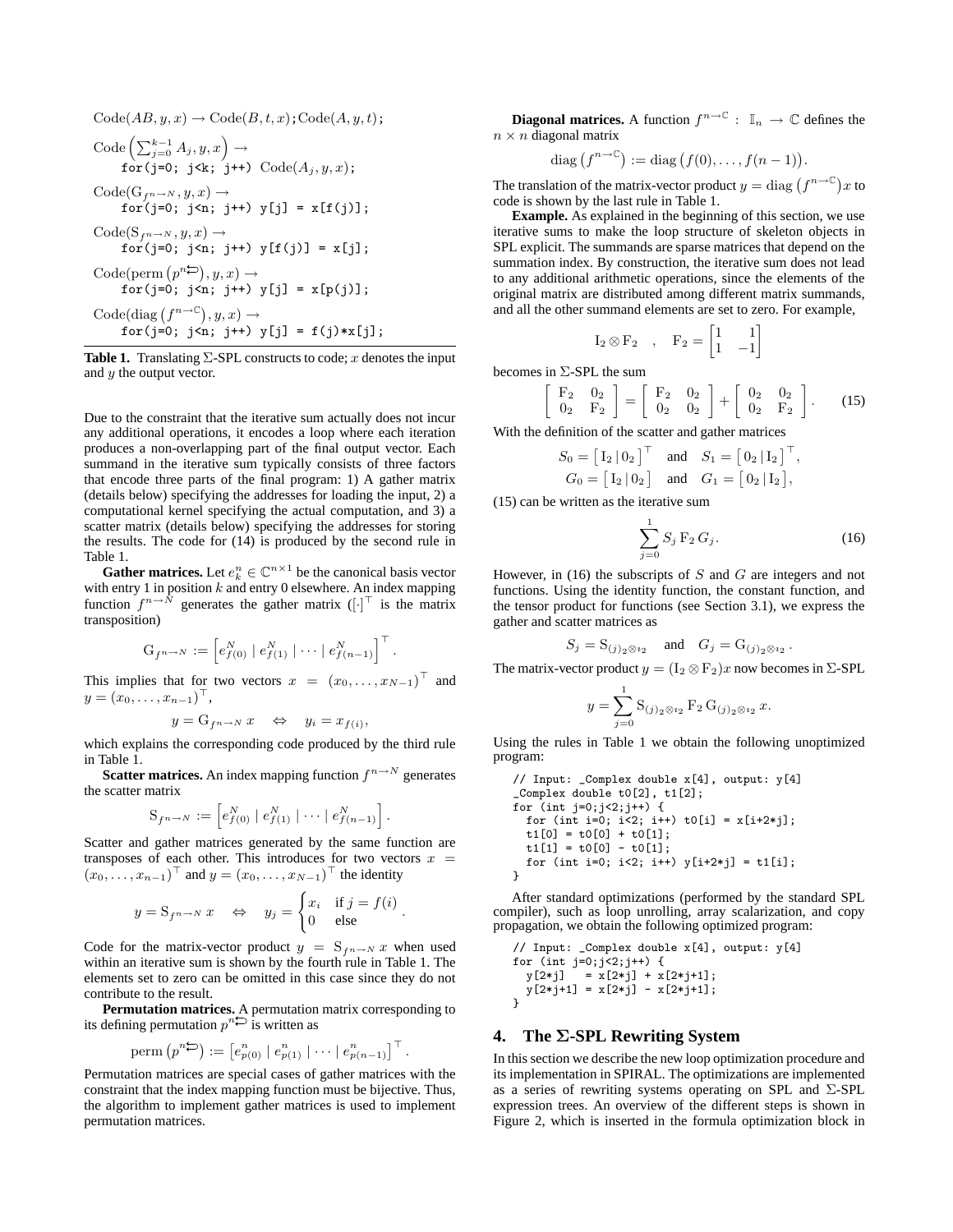

**Figure 2.** Translating SPL to optimized code.

SPIRAL (see Figure 1). The steps are generic for all transforms and algorithms except the index simplification (bold box), which requires the inclusion of rules specific to the class of algorithms considered. We start with an overview; then we explain the steps in detail.

**Expansion of skeleton.** In the first step we translate an SPL formula (as generated within SPIRAL) into a corresponding  $\Sigma$ -SPL formula. The skeleton (see Section 3) is expanded into iterative sums and the decorations are expressed in terms of their defining functions.

**Loop merging.** A generic set of rules merges the decorations into adjacent iterative sums, thus effectively merging loops. In this process index mapping functions are symbolically composed, and thus become complicated or costly to compute.

**Index simplification.** In this stage the index mapping functions are simplified, which is possible due to their symbolic representation and a set of symbolic rules. The rules of this stage are transform dependent and encode the domain specific knowledge how to handle specific permutations. Most identities are based on number theoretic properties of the permutations. Identifying these rules for a given transform is usually a research problem.

**Code generation.** After the structural optimization the Σ-SPL compiler is used to translate the final expression into initial code (see Table 1), which is then further optimized as in the original SPL compiler [11].

**Running example.** In the following detailed explanation, we use the following simple formula, a special case of (9), as a running example

$$
(\mathbf{I}_m \otimes \mathbf{DFT}_n) L_m^{mn}, \quad L_m^{mn} = \text{perm}\left(\ell_m^{mn}\right),\tag{17}
$$

with  $\ell_m^{mn}: \mathbb{I}_{mn} \to \mathbb{I}_{mn}$ , mapping

$$
i \mapsto \begin{cases} (im) \mod (mn-1) & \text{if } i < mn-1, \\ mn-1 & \text{if } i = mn-1. \end{cases}
$$
 (18)

The direct translation of (17) into code for  $m = 5$  and  $n = 2$  would lead to the following code:

```
// Input: _Complex double x[10], output: y[10]
_Complex double t[10];
// explicit stride permutation L^10_5
for (int i=0; i<10; i++)
   t[i] = x[i(9 ? (i * 5) \% 9 : 9];// kernel loop I_5 x DFT_2
```

$$
A \oplus B \rightarrow \mathcal{S}_{(0)_{+}^{m-m+m'}} A \mathcal{G}_{(0)_{+}^{n-n+n'}} +
$$
  
\n
$$
\mathcal{S}_{(m)_{+}^{m'-m+m'}} A \mathcal{G}_{(n)_{+}^{n'-m+n'}}
$$
  
\n
$$
k-1
$$
 (19)

$$
A \otimes I_k \quad \to \quad \sum_{j=0}^{k-1} \mathcal{S}_{i_m \otimes (j)_k} A \, \mathcal{G}_{i_n \otimes (j)_k} \tag{20}
$$

$$
I_k \otimes A \quad \to \quad \sum_{j=0}^{k-1} S_{(j)_k \otimes i_m} A G_{(j)_k \otimes i_n} \tag{21}
$$

**Table 2.** Rules to expand the skeleton.

for (int i=0; i<5; i++) { y[2\*i] = t[2\*i] + t[2\*i+1]; y[2\*i+1] = t[2\*i] - t[2\*i+1]; }

The code contains two loops, originating from the permutation matrix  $L_m^{mn}$  and from the computational kernel  $\text{I}_m \otimes \text{DFT}_n$ . Note that optimized methods to implement the stride permutation  $L_m^{mn}$ using two nested loops can be found in [10]. However, we do not resort to such an implementation as this treats the stride permutation as a special case and we aim at solving the general problem. The goal in this example is to merge the two loops into one.

# **4.1 Expansion of Skeleton**

This stage translates SPL formulas, generated by SPIRAL, into Σ-SPL formulas. It translates all skeleton objects in the SPL formula into iterative sums and makes the defining functions of decorations explicit. Table 2 summarizes the rewrite rules used in this step, assuming  $A \in \mathbb{C}^{m \times n}$ ,  $B \in \mathbb{C}^{m' \times n'}$ .

The tensor product structure of matrices is in  $\Sigma$ -SPL captured through the tensor product structure of the gather and scatter index mapping functions. The add constant function is used in the conversion of direct sums of matrices.

In our example (17), the rewriting system applies the rule (21) to obtain the Σ-SPL expression

$$
\left(\sum_{j=0}^{m-1} \mathcal{S}_{(j)_m \otimes i_n} \mathbf{DFT}_n \mathcal{G}_{(j)_m \otimes i_n}\right) \text{perm}\left(\ell_m^{mn}\right). \tag{22}
$$

# **4.2 Loop Merging**

The goal of loop merging is to propagate all index mapping functions for a nested sum into the parameter of one single gather and scatter matrix in the innermost sum, and to propagate all diagonal matrices into the innermost computational kernel. Table 3 summarizes the necessary rules. Loop merging consists of two steps: moving matrices into iterative sums, and actually merging or commuting matrices.

First, matrices are moved inside iterative sums by applying rules (24) and (25) that implement the distributivity law. Note, that iterative sums are not moved into other iterative sums.

Second, the system merges gather, scatter, and permutation matrices using rules (26)–(29) and pulls diagonal matrices into the computational kernel using (30) and (31). This step simply composes defining functions, possibly creating complicated terms that must be simplified in the next step.

After loop merging, (22) is transformed into

$$
\sum_{j=0}^{m-1} \left( \mathbf{S}_{(j)_m \otimes i_n} \, \text{DFT}_n \, \mathbf{G}_{\ell_m^{mn} \circ ((j)_m \otimes i_n)} \right). \tag{23}
$$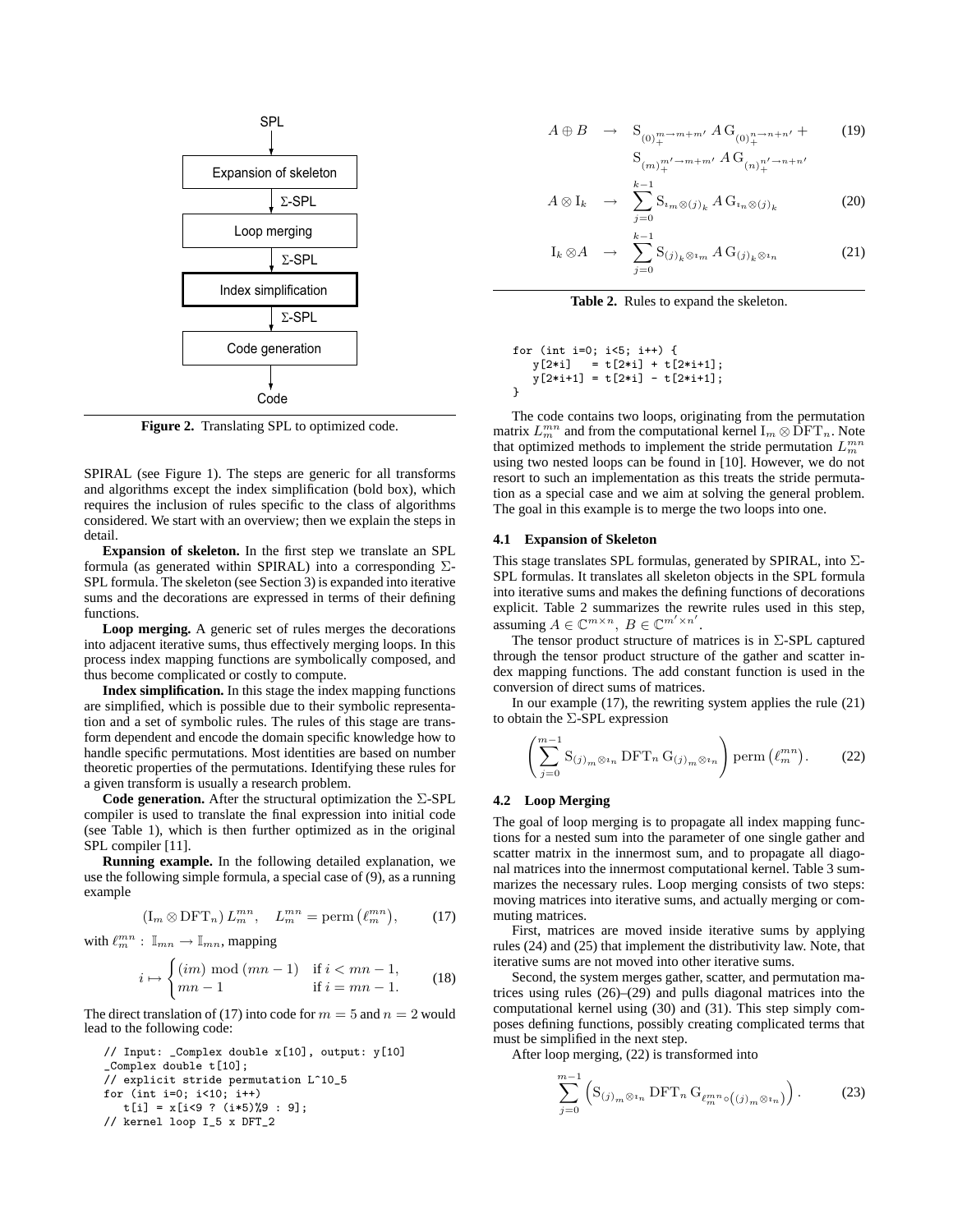$$
\left(\sum_{j=0}^{m-1} A_j\right) M \rightarrow \left(\sum_{j=0}^{m-1} A_j M\right) \tag{24}
$$

$$
M\left(\sum_{j=0}^{m-1} A_j\right) \rightarrow \left(\sum_{j=0}^{m-1} MA_j\right) \tag{25}
$$

$$
G_{s^{n} \to N_1} G_{r^{N_1} \to N} \to G_{r \circ s}
$$
\n
$$
S_{v^{N_1} \to N} S_{w^{n} \to N_1} \to S_{v \circ w}
$$
\n(26)

 $G_{r^{n\to N}}$  perm  $(\pi^{N\sum})$  $G_{\pi \circ r}$  (28)

$$
\text{erm}\left(\pi^{N\sum}\right) \mathbf{S}_{w^{n\rightarrow N}} \quad \rightarrow \quad \mathbf{S}_{\pi^{-1}\circ w} \tag{29}
$$

$$
G_{r^{n}\to N} \operatorname{diag} (f^{N\to \mathbb{C}}) \to \operatorname{diag} (f \circ r) G_r \qquad (30)
$$
  

$$
\operatorname{diag} (f^{N\to \mathbb{C}}) S_{w^{n}\to N} \to S_w \operatorname{diag} (f \circ w) \qquad (31)
$$

**Table 3.** Loop merging rules.

#### **4.3 Index Mapping Simplification**

p

As said before, this is the only step that depends on the considered transform and its algorithms. We consider the DFT and the FFTs (5)–(7). These recursions involve permutations that involve integer power computations, modulo operations, and conditional computations. In addition to the stride permutation (18) in the Cooley-Tukey decomposition (5), the prime-factor decomposition (6) uses the permutation matrix  $V_{r,s}$  = perm  $(v^{r,s})$ , for  $gcd(r,s) = 1$ , with

$$
v^{r,s}\;:\; \mathbb{I}_{rs}\;\rightarrow \;\mathbb{I}_{rs};\; i\;\mapsto\; \left(s\big\lfloor \tfrac{i}{s}\big\rfloor + r(i \bmod\; s)\right) \bmod\; rs.
$$

For prime  $n$ , the Rader decomposition  $(7)$  requires an exponentiation permutation matrix  $W_{r,s} = \text{perm}(w_{1,g}^n)$ , where g is a generator of the multiplicative group  $\mathbb{Z}_n^{\times}$ , and

$$
w_{\varphi,g}^n: \mathbb{I}_n \to \mathbb{I}_n; \ i \mapsto \begin{cases} 0 & \text{if } i = 0, \\ \varphi g^{i-1} \text{ mod } n & \text{else.} \end{cases}
$$

Thus, our rewriting system requires powerful index mapping function simplifications, as the previous steps merge the already complicated index mappings from each stage into one *very* complicated index mapping function in the innermost nested sum.

We express the index mappings using symbolic functions like  $u_n$ ,  $(j)_m$ , and  $(k)_+^{n \to N}$  as well as the tensor product and function composition to enable simplification. In order to handle (6) and (7) we have to introduce three helper functions,

$$
h_{b,s}^{n \to N} : \mathbb{I}_n \to \mathbb{I}_N; \ i \mapsto b + is, \quad s|N, \tag{32}
$$

$$
\overline{h}_{b,s}^{n \to N} : \mathbb{I}_n \to \mathbb{I}_N; i \mapsto b + is \text{ mod } N, \quad s|N, \tag{33}
$$

$$
\overline{w}^{n \to N}_{\varphi, g} : \mathbb{I}_n \to \mathbb{I}_N; \ i \mapsto \varphi g^i \text{ mod } N. \tag{34}
$$

The power of using symbolic functions and operators becomes apparent next. Namely, we can identify a rather small set of context insensitive simplification rules to simplify all index functions arising from combining the FFT rules  $(5)$ – $(7)$ . The required simplifications cannot be done solely using basic integer identities as conflicting identities and special number-theoretical constraints (e.g., a variable is required to be the generator of a cyclic group of order  $n$ ) would be required. Our function symbols capture these conditions by construction while our rules encode the constraints.

Table 4 summarizes the most important index simplification rules. Rules (35)–(39) are used to simplify Cooley-Tukey FFT decompositions. Rules (40)–(42) are used for decompositions based on the Cooley-Tukey FFT and other FFTs. Rules (43)–(46) are used for the Rader FFT and (47) for the prime-factor FFT.

$$
\ell_m^{mn} \circ ((j)_m \otimes f^{k \to n}) \rightarrow f^{k \to n} \otimes (j)_m.
$$
 (35)  

$$
(\ell_m^{mn})^{-1} \rightarrow \ell_n^{mn}
$$
 (36)

$$
\begin{aligned}\n(\ell_m^{mn})^{-1} &\to \ell_n^{mn} \\
\vdots \\
\ell^{n-m} \otimes h) \circ g &\to f \otimes (h \circ g)\n\end{aligned} \tag{36}
$$

$$
(f^{1 \to m} \otimes h) \circ g \quad \to \quad f \otimes (h \circ g) \tag{37}
$$

$$
(h \otimes g^{1 \to n}) \circ f \quad \to \quad (h \circ f) \otimes g \tag{38}
$$

$$
(f_0 \otimes f_1) \circ (g_0 \otimes g_1) \rightarrow (f_0 \circ g_0) \otimes (f_1 \circ g_1) \quad (39)
$$

$$
t_n \rightarrow h_{0,1}^{n,n} \qquad (40)
$$
  

$$
f^{m \to M} \otimes g^{1 \to N} \rightarrow h_{g(0),N}^{M \to MN} \circ f \qquad (41)
$$

$$
g^{1 \to N} \otimes f^{m \to M} \longrightarrow h^{M \to MN}_{Mg(0),1} \circ f
$$
  
\n
$$
w^{N}_{\varphi,g} \circ (0)_{+}^{1 \to N} \longrightarrow (0)_{+}^{1 \to N}
$$
\n(42)

$$
w_{\varphi,g}^N \circ (0)_+^{1\to N} \to (0)_+^{1\to N}
$$
 (43)  

$$
w_{\varphi,g}^N \circ (N-1)_+^{N-1\to N} \to \overline{w}_{\varphi,g}^{N-1\to N}
$$
 (44)

$$
\overline{w}_{\varphi,g}^{N' \to N} \circ h_{b,s}^{n \to N'} \to \overline{w}_{\varphi g}^{n \to N} \quad (45)
$$
\n
$$
\overline{w}_{\varphi,g}^{N' \to N} \circ \overline{h}_{b,s}^{n \to N'} \to \overline{w}_{\varphi g}^{n \to N} \quad (46)
$$
\n
$$
v^{r,s} \circ h_{b,s}^{s \to rs} \to \overline{h}_{b,s}^{n \to rs} \quad (47)
$$

 $(47)$ 

$$
v^{r,s} \circ h_{b,1}^{s \to rs} \rightarrow \overline{h}_{b,r}^{s \to rs}
$$

**Table 4.** Index function simplification rules.

The identification of these rules is one of the main contributions of this paper.

In our example, the index function simplification applies rule  $(35)$  to  $(23)$  to obtain

$$
\sum_{j=0}^{m-1} \left( \mathbf{S}_{(j)_m \otimes i_n} \, \text{DFT}_n \, \mathbf{G}_{i_n \otimes (j)_m} \right). \tag{48}
$$

#### **4.4 Code Generation**

The  $\Sigma$ -SPL compiler first generates unoptimized code for an  $\Sigma$ -SPL formula using the context insensitive mappings given in Table 1. As in the original SPL compiler [11], an unrolling parameter B to the  $\Sigma$ -SPL compiler controls which loops in a  $\Sigma$ -SPL formula will be fully unrolled and thus become basic blocks in which all decorations and index mappings are inlined. Our approach relies on further basic block level optimizations to produce efficient code. These are a superset of the optimizations implemented in the original SPL compiler, including 1) full loop unrolling of computational kernels, 2) array scalarization, 3) constant folding, 4) algebraic strength reduction, 5) copy propagation, 6) dead code elimination, 7) common subexpression elimination, 8) loop invariant code motion, and 9) induction-variable optimizations.

Translating our running example (48) into optimized code using the  $\Sigma$ -SPL compiler leads to the following:

// Input: \_Complex double x[10], output: y[10] for (int j=0; j<5; j++) { y[2\*j] = x[j] + x[j+5]; y[2\*j+1] = x[j] - x[j+5]; }

#### **4.5 Rader and Prime-Factor Example**

To demonstrate how our framework applies to more complicated SPL formulas, we show the steps for compiling a part of a 3-level recursion for a non-power-of-2 size DFT that uses all three different recursion rules (5)–(7), namely a DFT<sub>pq</sub> with q prime, and  $q-1 =$ rs. Initially the prime-factor decomposition (6) is applied for the size  $pq$ , then the Rader decomposition  $(7)$  decomposes the prime size q into  $q - 1$ . Finally, a Cooley-Tukey step (5) is used to decompose  $q - 1$  into rs. We only discuss a fragment of the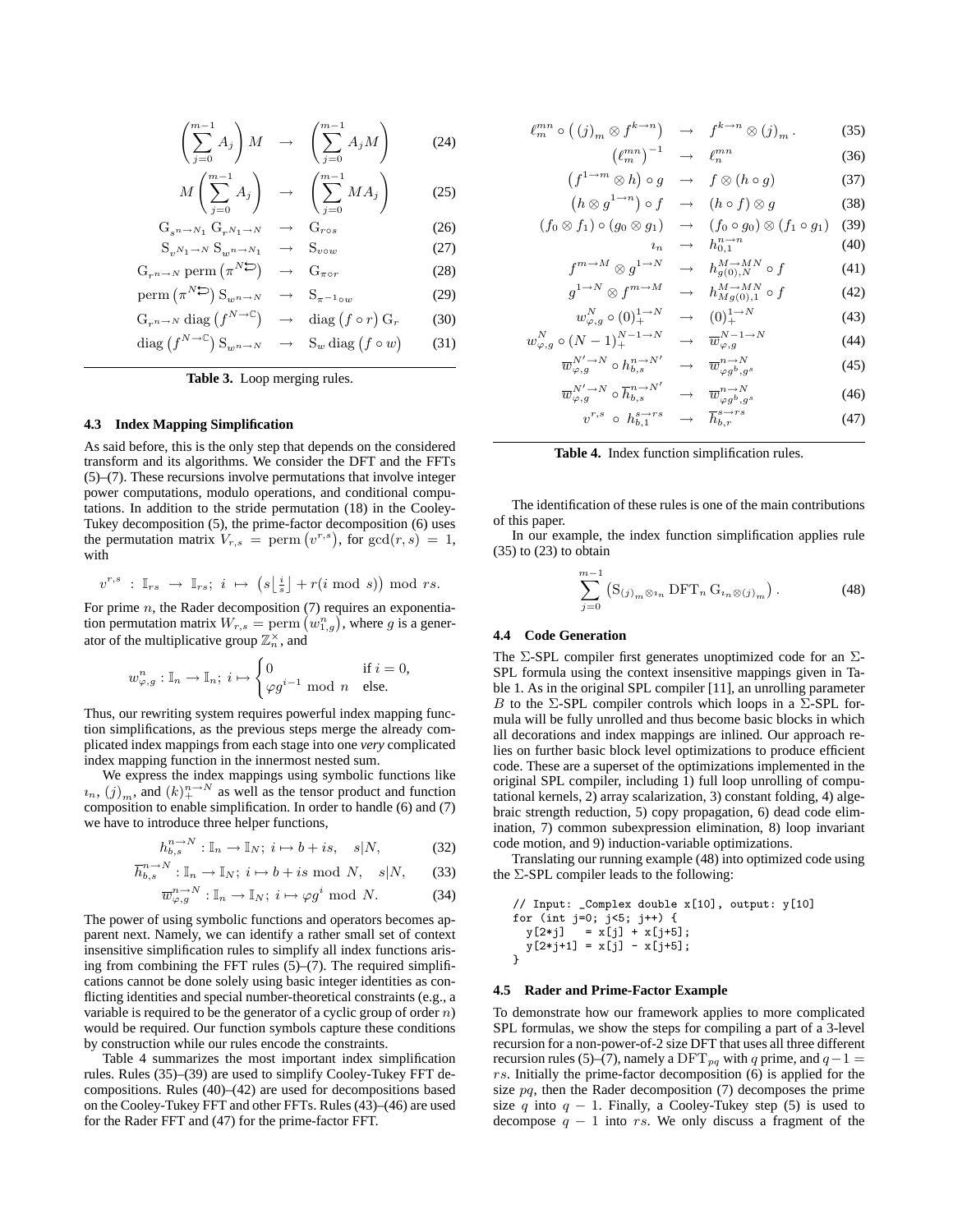resulting SPL formula, namely

$$
(\mathrm{I}_p\otimes (\mathrm{I}_1\oplus (\mathrm{I}_r\otimes \mathrm{DFT}_s)L_r^{rs})\,W_q)\,V_{p,q},
$$

which is also shown in (49) in Table 5. This formula has three different permutations, and a naive implementation would require three explicit shuffle operations, leading to three extra passes through the data vector.

Our rewriting system merges these permutation matrices into the innermost loop and then simplifies the index mapping function, effectively reducing the number of necessary mod operations to approximately 3 mods per 2 data points and improving the locality of the computation at the same time. We discuss the intermediate steps following Figure 2.

**Expansion of skeleton.** Rules (21) and (19) expand the skeleton to produce the unoptimized Σ-SPL formula (50) in Table 5. A direct compilation for  $p = 4$ ,  $q = 7$ ,  $r = 3$ , and  $s = 2$  would result in the following code.

```
00 // Input: _Complex double x[28], output: y[28]
01 _Complex double t1[28];
02 // permutation v^*(4,7)03 for(int i5 = 0; i5 <= 27; i5++)
04 t1[i5] = x[(3*is + 8*(is\%)\%28];05 // iterative sum
06 for(int i1 = 0; i1 <= 3; i1++) {<br>07 Complex double t3[7], t4[7], 1
07 _Complex double t3[7], t4[7], t5[7];<br>08 // gather
     // gather
09 for(int i6 = 0; i6 <= 6; i6++)
10 t5[i6] = t1[7*11 + i6];11 // permutation w^7
12 for(int i8 = 0; i8 <= 6; i8++)
13 t4[i8] = t5[i8 ? pow(3, i8-1)%7 : 0];
14 // gather, permutation i_1, scatter
15 \quad t3[0] = t4[0];16 { _Complex double t10[6], t11[6], t12[6];
17 // gather
18 for(int i13 = 0; i13 <= 5; i13++)
19 t12[i13] = t4[i13 + 1];20 // permutation l^6_3
21 for(int i14 = 0; i14 <= 5; i14++)
22 t11[i14] = t12[i14/2 + 3*(i14%2)];23 // iterative sum
24 for(int i3 = 0; i3 <= 2; i3++) {
         \text{\_Complex double t14[2], t15[2];}26 // gather<br>27 for(int_i)
27 for(int i15 = 0; i15 <= 1; i15++)<br>
28 t15[i15] = t11[2*i3 + i15];
28 t15[i15] = t11[2*i3 + i15];<br>29 // t14 = DFT 2*t15
29 \frac{1}{14} = \text{DFT}_2 * t15<br>30 t14[0] = t15[0] + tt14[0] = t15[0] + t15[1];31 t14[1] = t15[0] - t15[1];32 // scatter
33 for(int i17 = 0; i17 <= 1; i17++)
34 t10[2*13 + i17] = t14[i17];<br>35 }
35 }
36 // scatter
37 for(int i19 = 0; i19 <= 5; i19++)
38 t3[i19 + 1] = t10[i19];
39 }
40 // scatter
41 for(int i20 = 0; i20 <= 6; i20++)
42 y[7*i1 + i20] = t3[i20];
43 }
```
The code contains explicit data permutations (e.g., lines 3/4 and 12/13), has multiple iterative stages as reflected by multiple temporary vectors, and contains expensive power (line 13) and mod operations. For example, the index computation in line 4 involves two nested mod operations.

**Loop merging.** The rules in Table 3 are used to merge the loops and thus move the decorations into the innermost sum. The resulting  $\Sigma$ -SPL formula is shown in (51) in Table 5. Note that the occurring index functions are very complicated.

**Index simplification.** Using only the rules in Table 4 the gather and scatter index mapping functions are simplified to produce the optimized formula shown in (52) in Table 5.

**Code generation.** Now the code can be generated for some specific values of p, q, r and s using the  $\Sigma$ -SPL compiler. For the same parameters as above,  $p = 4$ ,  $q = 7$ ,  $r = 3$ ,  $s = 2$ , we get:

```
// Input: _Complex double x[28], output: y[28]
01 int p1, b1;<br>02 for(int i1:
02 for(int j1 = 0; j1 <= 3; j1++) {
       y[7 * j1] = x[(7 * j1%28)];04 p1 = 1; b1 = 7*j1;
05 for(int j0 = 0; j0 \le 2; j0++) {
06 y[b1 + 2*j0 + 1] =
07 x[(b1 + 4*p1)\%28] + x[(b1 + 24*p1)\%28];<br>08 x[b1 + 2*n0 + 2] =y[b1 + 2*j0 + 2] =09 x[(b1 + 4*p1)\%28] - x[(b1 + 24*p1)\%28];10 p1 = (p1*3)\%7;<br>11 }
11 }
12 }
```
Each index computation involves now at most one mod operation. Data is never explicitly copied between buffers and the computation is fully recursive. Note that simple optimizations like precomputing b1+4\*p1 in lines 7 and 9 in each iteration are left to the compiler.

#### **4.6 Verification**

A very important advantage of doing optimization at the formula level is the possibility of exact verification. Since a  $\Sigma$ -SPL formula still represents a sparse matrix factorization, it can always be converted, in the SPIRAL environment, into the dense transform matrix it represents and compared against the transform definition. For relatively small sizes it is thus feasible to perform verification after each rule application, which makes it possible to pinpoint the rule that leads to a possibly invalid formula—an important feature in our context of rather involved manipulations.

Beyond formula and rule verification, the presented approach benefits from SPIRAL's general code verification routines that are automatically applicable [8].

## **5. Experimental Results**

In this section we show runtime results of SPIRAL generated DFT code using our new loop optimization approach. As said before, our focus is on DFT sizes that cannot be computed using exclusively the Cooley-Tukey FFT (5), since for these sizes, close-to-optimal code is already available from vendor libraries, FFTW, or the original SPIRAL. In other words, we focus on DFT sizes that require at least one Rader step (7) that is not unrolled in the recursion. This is the case if and only if the DFT size n has a prime divisor  $p|n$ that is larger than the unrolling threshold  $B$ , i.e.,  $p > B$ . Further, since the Rader step is far more expensive than a prime-factor or Cooley-Tukey step, we divide the set of all numbers into *levels*, depending on how many Rader steps are needed. This is captured in the following definition.

*Definition 1* Let  $B > 0$  be given (the unrolling threshold). With respect to B, a prime number p is called *level* 0 if  $p \leq B$ , and *level*  $i, i > 0$ , if the largest level of all prime divisors of  $p-1$  is  $i-1$ . An integer is called level  $i$ , if the largest level of all its prime divisors is i.

For example, if  $B = 16$ , then  $n = 11, n = 33 = 3 \cdot 11$  are level 0,  $n = 17$ ,  $n = 323 = 17 \cdot 19$  are level 1, and  $n = 47$  is level 2, since  $23|(47-1)$  and 23 is level 1.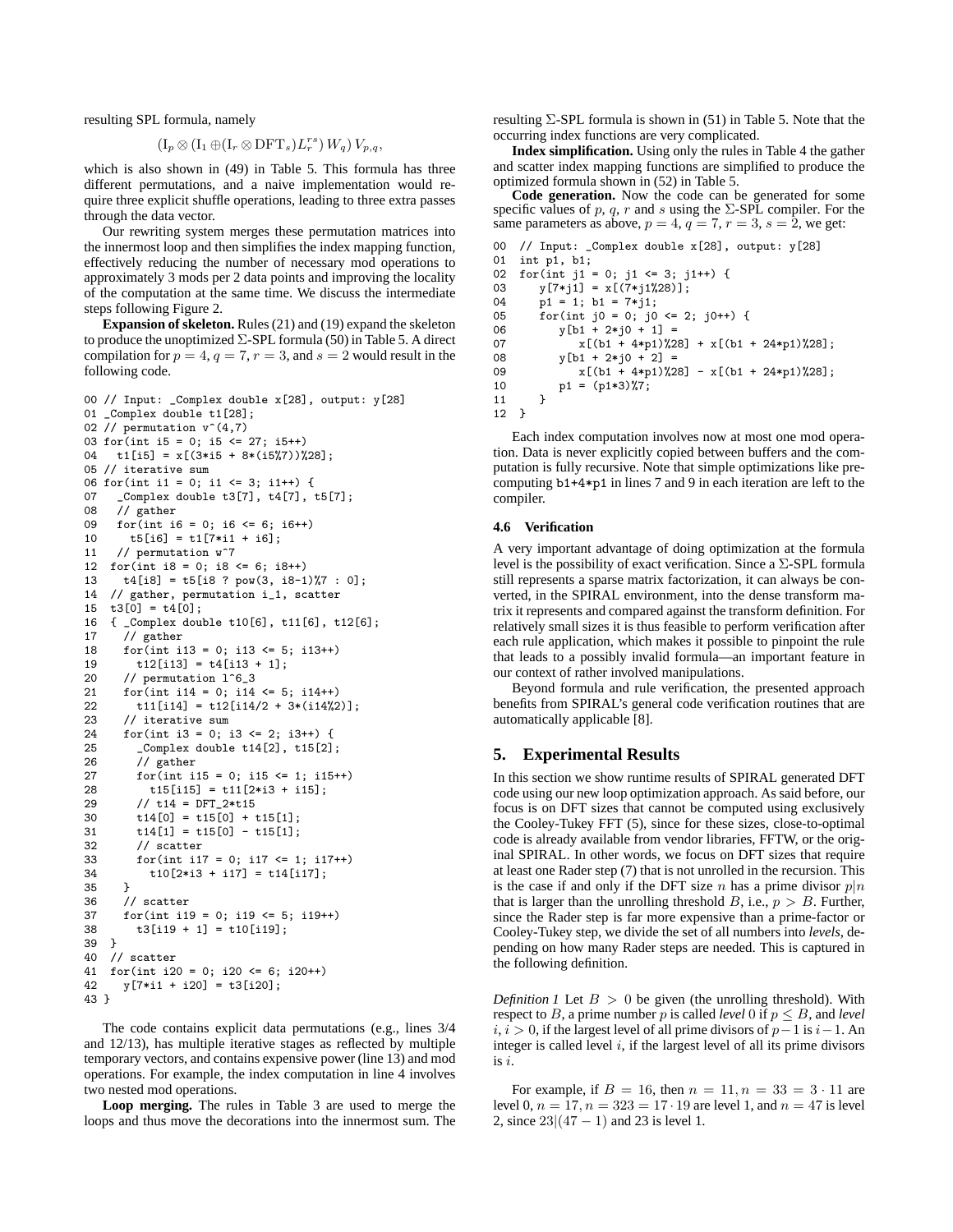$$
(\mathrm{I}_p \otimes (\mathrm{I}_1 \oplus (\mathrm{I}_r \otimes \mathrm{DFT}_s)L_r^{rs}) W_q) V_{p,q} \tag{49}
$$

$$
\sum_{j_1=0}^{p-1} \left( S_{(j_1)_p \otimes i_q} \left( S_{(0)_+^{1\to q}} \operatorname{perm}(i_1) G_{(0)_+^{1\to q}} \right) \right) \operatorname{perm}(\ell_r^{q-1}) G_{(1)_+^{q-1\to q}} \right) \operatorname{perm}(w_{1,g}^q) G_{(j_1)_p \otimes i_q} \operatorname{perm}(v^{p,q}) \quad (50)
$$

$$
\sum_{j_1=0}^{p-1} \left( S_{((j_1)_p \otimes i_q) \circ (0)_+^{1 \to q} \circ i_1} G_{v^{p,q} \circ ((j_1)_p \otimes i_q) \circ w^q_{1,g} \circ (0)_+^{1 \to q}} + \sum_{j_0=0}^{r-1} S_{((j_1)_p \otimes i_q) \circ (1)_+^{q-1 \to q} \circ ((j_0)_r \otimes i_s)} \text{DFT}_s G_{v^{p,q} \circ ((j_1)_p \otimes i_q) \circ w^q_{1,g} \circ (1)_+^{q-1 \to q} \circ \ell_r^{rs} \circ ((j_0)_r \otimes i_s)} \right)
$$
(51)

$$
\sum_{\substack{j_1=0\\b_1=qj_1}}^{p-1} \left( S_{h_{0,q}^{p\to pq} \circ (j_1)_p} G_{\overline{h}_{0,q}^{p\to pq} \circ (j_1)_p} + \sum_{\substack{j_0=0\\ \phi_1=gj_0}}^{r-1} S_{h_{qj_1}^{s\to pq} + j_0+1,1} \text{DFT}_s G_{\overline{h}_{b_1,p}^{q\to pq} \circ \overline{w}_{\phi_1,g}^{s\to q}} \right)
$$
(52)

**Table 5.** Loop merging example for the formula fragment (49), arising from a combination of prime-factor, Rader, and Cooley-Tukey FFT. The steps follow Figure 2: After expansion of the skeleton (50); after loop merging (51); and the final Σ-SPL formula after index simplification (52).

Intuitively, if a DFT of size  $n$  is recursively expanded into a tree using the three recursions  $(5)$ ,  $(6)$ , and  $(7)$ , then the level of n is the number of levels in this tree that contain a Rader step. Since Rader is expensive, a higher level will imply a lower relative performance.

If an unrolling threshold  $B$  is chosen, then the DFTs that can be computed exclusively using Cooley-Tukey are precisely those with a level 0 size. For  $B = 16$ , the numbers  $1 \le n \le 1024$  divide into levels as follows; only about one quarter are level 0.

level 0 1 2 3 4 how many 245 536 205 36 1

**Experimental setup.** We ran the experiments on a Pentium 4, processor number 560, 3.6 GHz, under Windows XP using the Intel C++ compiler 8.0 with flags /Qc99 /O3 /Qrestrict /QxKWP. We considered only double precision code and measured the runtime of Intel's MKL 7.2.1, FFTW 3.0.1, and SPIRAL generated code using the new optimization approach. For best performance it is necessary to use short vector instructions. The considered Pentium 4 provides for double precision the instruction set extensions SSE2 and SSE3. Both provide 2-way vector instructions and SSE3 is a superset of SSE2, designed specifically to map complex arithmetic efficiently. The MKL provides code optimized for Pentium 4 using SSE2 or SSE3, FFTW provides scalar and SSE2 code, and with SPIRAL we generated scalar code and SSE3 code. The SSE3 code was obtained by generating complex C99 code and using compiler vectorization (flag /QxKWP). The advantage of this method is that it can be applied regardless of the DFT size. The disadvantage is that for sizes that are divisible by 4 (square of the vector length) we obtain roughly 20–30% slower code than with the SSE2 code generated using our vectorization method in [8]. We chose SSE3 since it fits seamlessly into the new Σ-SPL framework and does not require additional vectorization effort, thus allowing us to focus on the analysis of the new optimization approach.

#### **5.1 SPIRAL vs. FFTW**

In Figure 3 we compare the runtime of FFTW and SPIRAL generated code. Since the default installation of FFTW provides unrolled basic blocks (codelets) up to size 16 (and for 32 and 64), we chose

for SPIRAL too, an unrolling threshold of  $B = 16$  for fair comparison. As said above, we consider sizes of level 1 and higher with respect to this B.

For FFTW (dashed lines), we measured scalar and SSE2 code (provided by FFTW), in both cases using FFTW's search for the best recursion tree. For SPIRAL, we generated scalar code and SSE3 code (solid black lines), in both cases only using the FFTs (5)–(7). Finally, we also generated code with SPIRAL using Bluestein (8) (solid gray line), again as complex C99 code using compiler vectorization for SSE3.

**Level 1 sizes.** For sizes of level 1 (Figure 3, top) and scalar code (bullets), SPIRAL code is between 1.25 and 2 times faster than FFTW. FFTW's SSE2 code is only marginally faster than its scalar code since most of the time is spent in the costly Rader permutations. SPIRAL's generated SSE3 code (vectorized by the compiler from explicit complex C99 code) consistently gains about another 50% in performance, independent of the size, yielding a total improvement of a factor of 2–3 over FFTW. The Bluestein method (gray line) is not competitive for almost all level 1 numbers. Note that the Bluestein method (8) is about constant within intervals  $2^k < n < 2^{k+1}$ , since all DFTs of these sizes are computed using two DFTs of size  $2^{k+2}$ .

**Level 2 sizes.** For level 2 sizes, we observe, as expected because of the two Rader steps, a larger gap between FFTW and SPIRAL generated code, which can now be as much as a factor of 3 forscalar code, and a factor of 4 for vector code. Bluestein is still inferior for most sizes.

**Level 3 sizes.** For level 3 sizes, the gap between FFTW and SPIRAL generated code further widens, and here Bluestein is faster in all cases, gaining up to a factor of 9 over FFTW.

**Summary.** The experiments validate that our method for loop merging produces significant performance gains for DFT sizes of level 1 and higher. Further, by generating explicit complex code and vectorizing for SSE3, we obtain another consistent performance gain of 50%. The experiments show that for DFT sizes of level 1 and 2 the recursive FFTs are preferable, whereas for levels 3 and higher Bluestein is faster. The search mechanism in SPIRAL will determine this automatically.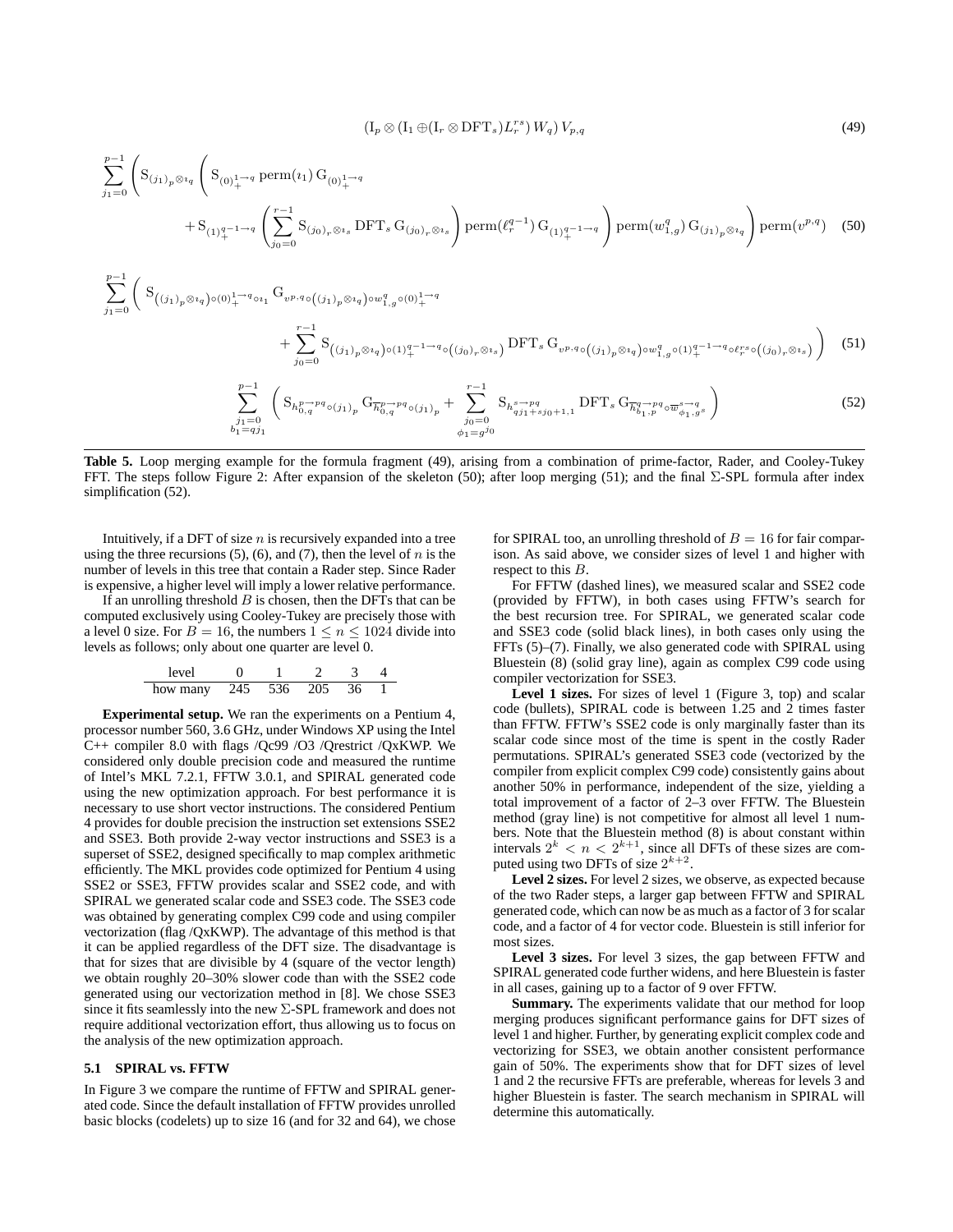

**Figure 3.** DFT runtime results for sizes between 100 and 1000 of level 1 (top), 2 (middle), and 3 (bottom): FFTW (dotted) and SPIRAL generated (solid). Lower is better.

# **5.2 SPIRAL vs. Intel MKL**

We compare SPIRAL against Intel's MKL. This time we only consider vector code: MKL uses SSE2 or SSE3, and our generated code uses SSE3 (as said above, this is achieved by generating complex C99 code and using compiler vectorization). The source code of MKL is not available, and MKL's internal structure and the algorithms used are not documented. For this reason we first analyze MKL's runtime behavior.

**MKL DFT runtime behavior.** In the first experiment we timed MKL for all DFT sizes up to 1024. Figure 4 shows the result. The points, and thus the DFT sizes, are partitioned into three classes: Class 1 includes all sizes whose largest prime factor is smaller than 32 (black triangles); class 2 includes all sizes whose largest prime factor is between 32 and 150 (white squares); and class 3 includes allsizes whose largest prime factor exceeds 150 (gray bullets). Note that this is not a division into levels (see Definition 1). Class 1 is the set of level 0 numbers for unrolling threshold  $B = 32$ ; class 2 is the set of level 0 numbers for  $B = 150$ , which are not in class 1; and class 3 is the set of all numbers of level 1 and higher for  $B = 150$ .

From Figure 4 we speculate that MKL uses Cooley-Tukey (and maybe prime-factor), in tandem with a quadratic cost algorithm for prime size kernels smaller than 150 (each of the parabolic strands in class 2 seems to have quadratic or near-quadratic behavior as we confirmed through polynomial curve fitting), and Bluestein for class 3 numbers. In other words, it seems that Rader is not used.

Since class 1 sizes are precisely the level 0 numbers for the (reasonable) unrolling threshold  $B = 32$ , we compare against MKL only for class 2 and class 3 sizes, and we choose  $B = 32$ as unrolling threshold in SPIRAL. Since we generate vector code, a larger threshold would be possible, but for 150 the basic blocks become too large.

**Class 2.** Figure 5 shows the ratio of the runtimes of SPIRAL generated code and MKL for class 2 sizes. A value < 1 signifies that SPIRAL's code is faster. As we see from this plot, SPIRAL code is between 30% faster and 4.5 times slower. The median of all ratios is 1.35, i.e., 35% slower. To better understand for which DFT sizes we fare worse, we further partition into subclasses. If MKL does successfully use an  $O(n^2)$  algorithm for small prime sizes, one would expect that we fare worse for sizes that require several Rader steps independent of whether they are unrolled or not due to their relatively high arithmetic cost. For this reason we partition the size in Figure 5 into those of level 1 (black triangles), level 2 (white squares), and level 3 and higher (gray bullets) for unrolling threshold 5 (the 5 was chosen empirically). As expected our code compares best for level 1 (median 1.02), a little worse for level 2 (median 1.36), and worst for level 3 and higher (median 2.78).

**Class 3.** Figure 6 shows the runtime of MKL's DFTs and SPI-RAL generated DFT code of problem sizes in class 3. Obviously, MKL (gray bullets) uses Bluestein (8). Class 3 sizes, as class 2 sizes, are level 1 or higher with respect to our unrolling threshold 32. For level 1 sizes (black triangles), SPIRAL generated code runs up to twice as fast as MKL code, and is faster for most sizes. For level 2 sizes (white squares) MKL is faster for most numbers; however, SPIRAL's Bluestein (gray line) limits the slowdown to 30%, which is roughly the loss of our SSE3 vectorization versus the better SSE2 vectorization in [8] for the 2-power FFTs used in Bluestein.

Summary. SPIRAL generated code tends to be faster than MKL DFT code for level 1 sizes with respect to unrolling threshold 32 and is comparable (with the disadvantage of SSE3 vectorization leading to 20 % slowdown) for level 0 and level 2 sizes. For level 0 sizes with prime factors of level 3 or higher with respect to unrolling threshold 5, however, SPIRAL generated code is far suboptimal due to multiple Rader steps (7) in basic blocks.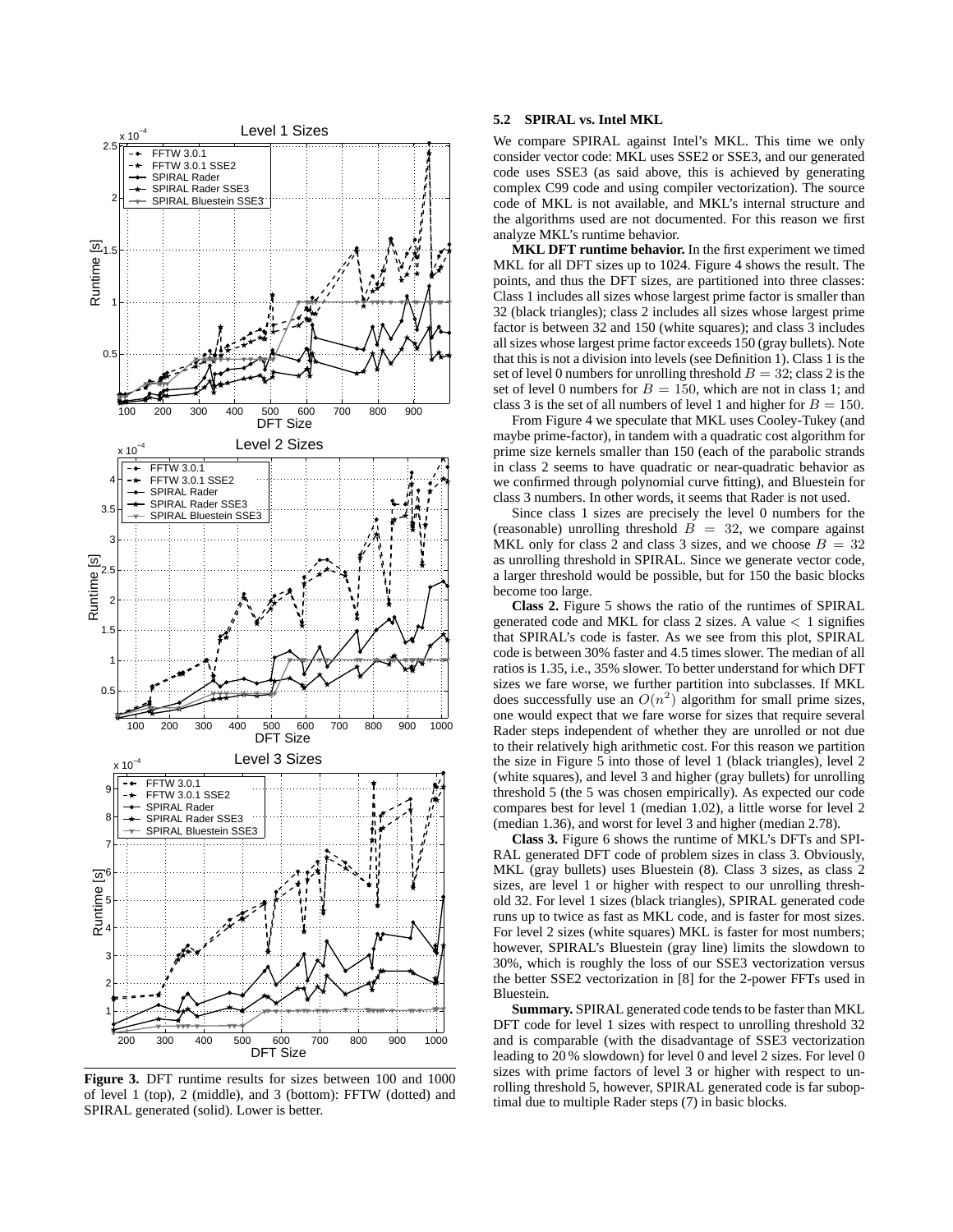

**Figure 4.** Runtimes of Intel MKL's DFT for sizes up to 1024. The sizes are partitioned into 3 classes (explained in the text).



**Figure 5.** Runtime ratios of SPIRAL's DFT and MKL's DFT for class 2 sizes, partitioned into 3 classes (explained in the text).

# **6. Conclusions**

We presented an extension of the SPL language and SPL compiler used in SPIRAL to enable loop optimization for signal transform algorithms at the formula level. The approach concurs with the SPIRAL philosophy which aims to perform optimizations at the "right level" of abstraction. The "right level" depends on the type of optimization and is usually a research question. For the loop optimizations considered in this paper, we found that the right level is between SPL and the actual code as reflected by  $\Sigma$ -SPL, which, unlike SPL, represents loops and index mappings explicitly and compactly. We want to emphasize that the main goal was not to optimize the discussed FFT algorithms, but to develop a general framework that can perform these loop optimizations for the entire domain of linear transforms considered by SPIRAL. Our approach is specific to this domain, but general within this domain.

Of course, our approach requires us to identify for each considered transform and set of transform algorithms the proper set of index function simplification rules, which, in this paper, we did for the FFTs (5)–(8). As a result we could generate DFT code for sizes of level 1 and 2 that is considerably faster than FFTW under equal choice of algorithms and unrolling threshold. For sizes of level 3 and higher, we achieved an even higher speed-up, which, however was based on the Bluestein FFT, which we believe could be easily incorporated into FFTW.

The comparison to Intel's MKL produced mixed results, between considerable improvements for some sizes and considerably